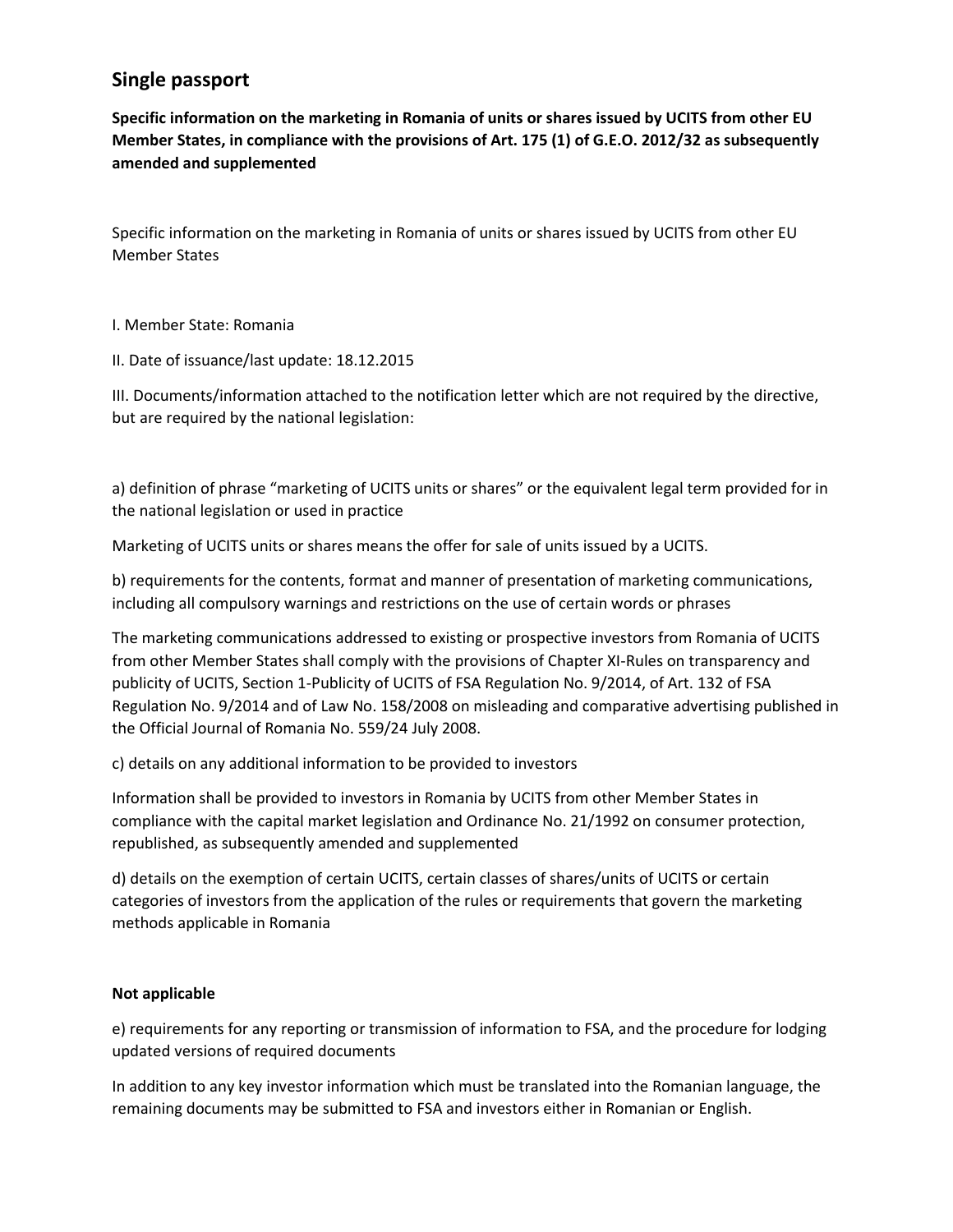Translations of information and/or documents referred above shall be produced under the responsibility of the UCITS and shall faithfully reflect the content of the original information.

f) requirements for any fees or other sums to be regularly paid to FSA or any other statutory body in Romania, when the provisions of FSA Regulation No. 16/2014, as subsequently amended and supplemented, become applicable to UCITS from other Member States marketing units or shares in Romania

g) requirements for any necessary measures which must be taken by UCITS to ensure that facilities are available in Romania for making payments to unit holders, repurchasing or redeeming units or shares and making available the information which UCITS are required to provide.

UCITS marketing units or shares in Romania must take all measures to ensure that facilities are available in Romania for making payments to unit/share holders, repurchasing or redeeming units or shares and making available the information which UCITS are required to provide. For that purpose, the UCITS shall present on its website or on that of the management company details/specific procedure on the manner of fulfilment of these obligations.

h) conditions for the termination of marketing of units or shares of UCITS in Romania by a UCITS situated in another Member State

The intention of UCITS from other Member States to terminate the marketing in Romania of units or shares must be notified to FSA and investors at least 30 days before the date of termination, in order to ensure that the rights of holders purchasing units in the territory of Romania, including those relating to the repurchase of units, are respected.

i) detailed contents of the information FSA decides to incorporate in Part B of the notification letter regulated by Art. 1 of Regulation (EU) No 584/2010

## 1. **Units shall be marketed in the territory of Romania through:**

a) investment firms and investment management companies from Romania, authorised by FSA;

b) investment firms and investment management companies authorised by the competent authorities of Member States, following completion of the notification procedure in accordance with the capital market legislation in force;

c) credit institutions from Romania authorised by NBR or credit institutions authorised by the competent authorities of Member States, following completion of the notification procedure in accordance with the banking legislation in force;

d) branches of investment firms/investment management companies/credit institutions from non-Member States, following completion of the notification procedure in accordance with the capital market and banking legislation in force;

e) other entities that may be authorised by the FSA in this respect.